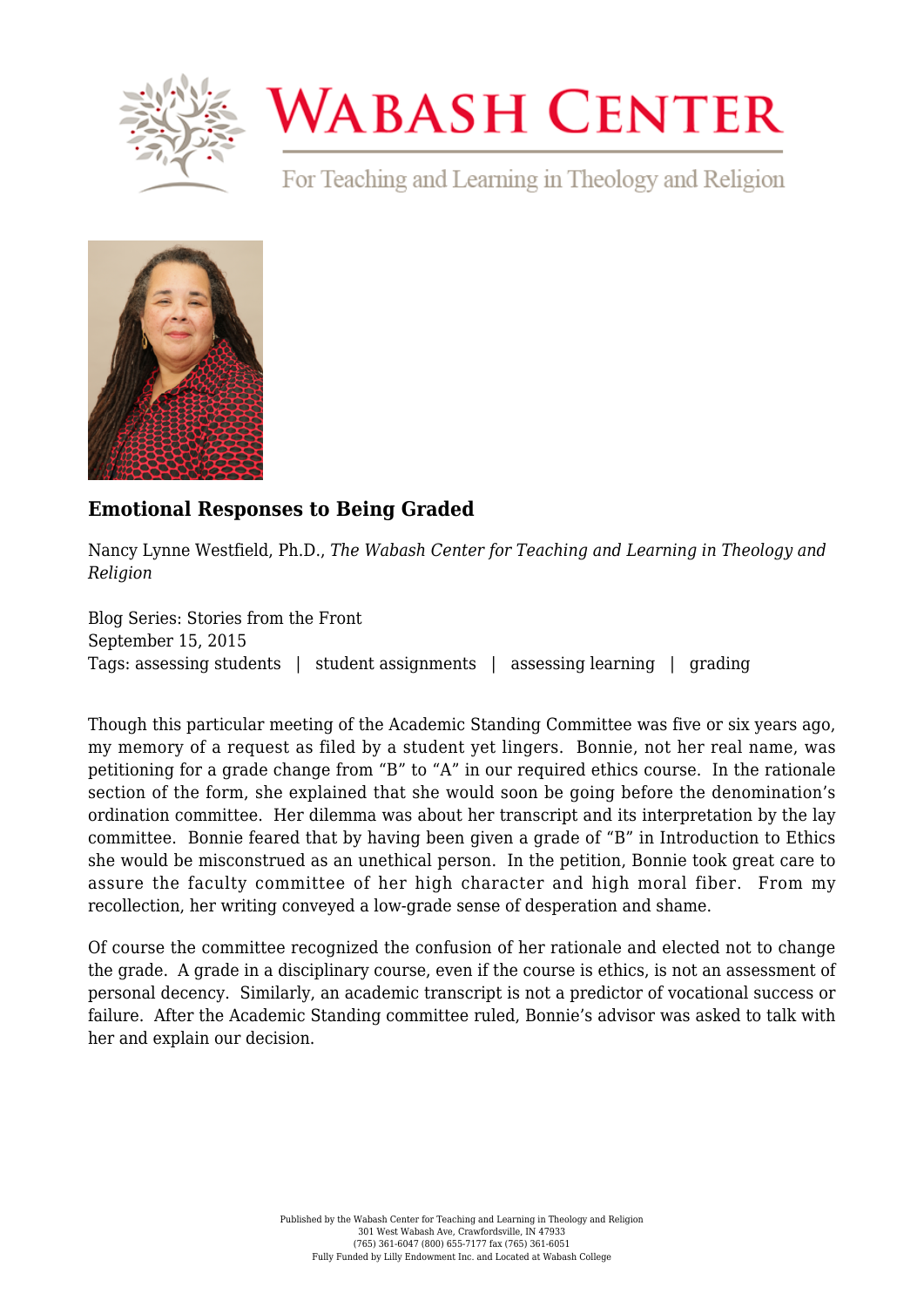My hunch is that the sentiments and fears of Bonnie are more pervasive in students than we would



want to think. What are we communicating to

students about their personal virtue and value in grading? When a transcript is interpreted by non-academic persons in authority, in Bonnie's case an ordination committee, are they clear that the grades are not a measure of the goodness of the candidate? What do grades mean to adult learners – many of whom are already highly accomplished in the vocation for which they study?

Once the joys and jitters of the beginning of the semester settle-in, I look to the next milestone - the first assignment. The part I enjoy about the first assignment is seeing the work of students up-close and personal. The part I dislike about the first assignment is grading. Specifically, I dread returning the graded assignments to students. My difficulty is the emotional response of students about their grades.

Returning graded assignments is a moment when the energies of the room rise and fall; spike and soar higher, then dip; quiver and swirl – all seemingly in simultaneous, mostly silent, drama. Students who receive a "good" grade, usually A, sit looking proud, feeling understood and sometimes smug or condescendingly satisfied. Some students look inquisitive, usually the A- or B+ grades, re-reading my comments and trying to make sense out of their "mistakes" or my poor judgment. Students with grades which are below B+ often allow their attention to drift or even pout for the remainder of the session unable to engage with the teacher who obviously is incompetent, misinformed, or down right prejudiced against them. Returning graded assignments is a moment loaded, overloaded, with student emotions and this moment, for me, has proven many times to be distractingly burdensome.

So many student reactions communicate that if I gave their assignment the highest grade then I "like" them and think they are "good" human beings. And, if I gave their assignments a lower grade, then I "dislike" them and think they are "bad" human beings. I am just as un-prepared for the emotions of joy, satisfaction and pride as I am for the emotions of frustration, disappointment or anger.

My spiritual practice for this weighty moment has turned to detachment. It is not my want to disconnect (not to become unattached) from the students nor to dampen their responses. I do